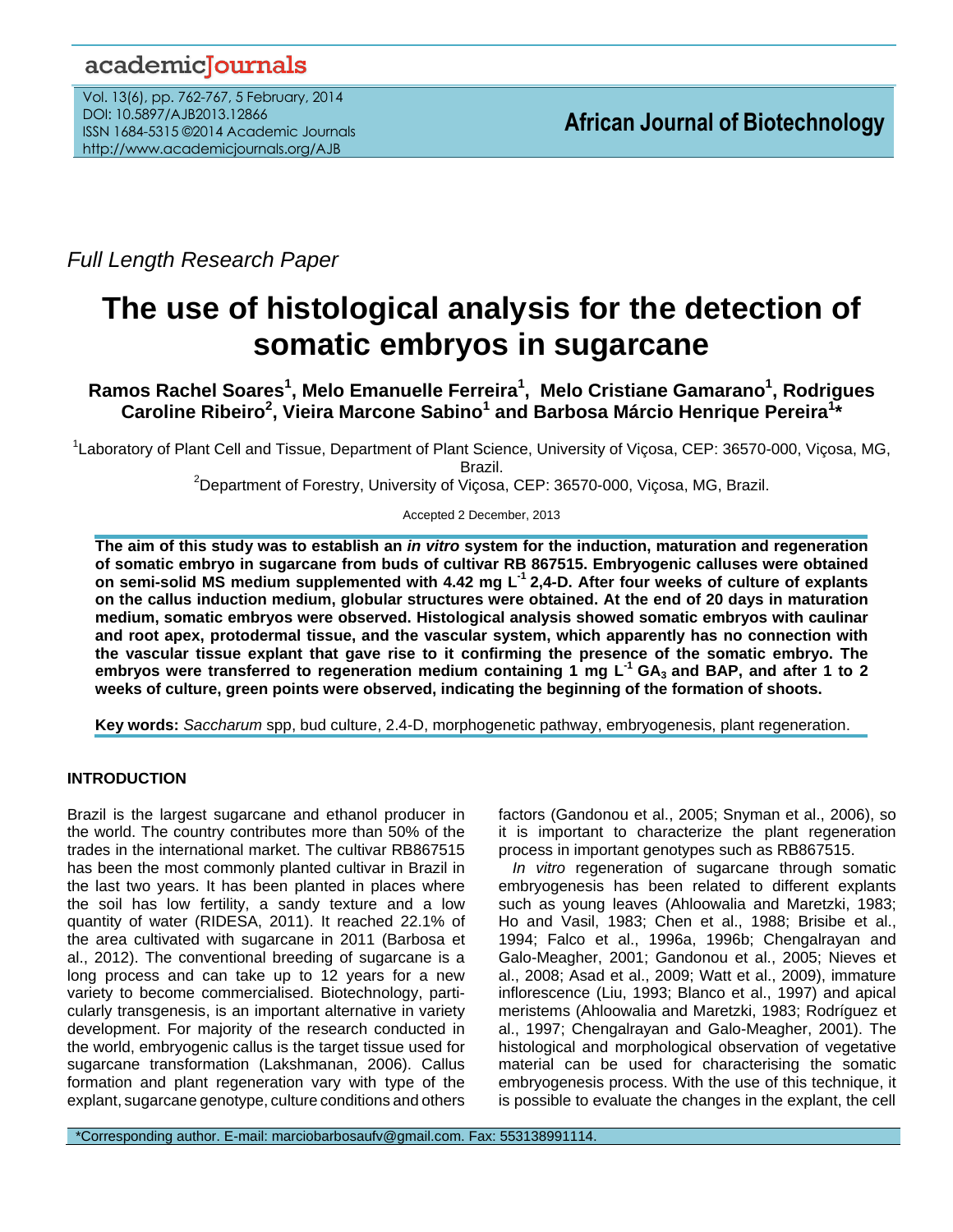proliferation in the beginning of the induction, and the cellular origin of calluses in embryogenesis. The understanding of somatic embryogenesis has intensified biotechnological sugarcane research (Lakshmanan et al., 2005) and the success in the application of biotechnological research cannot be achieved if the morphogenesis process is not well comprehended. Molina et al. (2005) developed an efficient and reproducible protocol for regeneration of plantlets in sugarcane buds via organogenesis pathway. However, there is little information about the potential of somatic embryogenesis through sugarcane buds.

For this reason, this study aimed to analyse the main events that take place during somatic embryogenesis in sugarcane, cultivar RB867515, using buds as explants. The histological analysis was used to investigate the somatic embryogenesis stages of sugarcane.

#### **MATERIALS AND METHODS**

This study was carried out in the Plant Cell and Tissue Culture Laboratory at the Federal University of Viçosa (UFV), MG, Brazil. The RB867515 cultivar, which was approximately 10 months old, was collected at the Sugarcane Research and Improvement Centre (CECA), located in Oratorios, MG (latitude 20° 25 'S, longitude 42° 48' W, at 494 m of altitude). Six nodal segments were collected in the median region of the stalk. The stalks were cut into segments of approximately 6.0 cm and stored in a BOD incubator (Diurnal Growth Chamber, Forma Scientific, USA) at  $25 \pm 2^{\circ}$ C, with 16 h photoperiod. After 20 days of incubation, the most vigorous and developed shoots were selected (Figure 1A). Two outer leaves were removed from the plants (explants) and these explants were disinfested in 70% alcohol (v/v) for 60 s; and commercial bleach  $(2.5\% \text{ v/v})$  and Tween-20<sup>®</sup> for 20 min. After each step of disinfestations, the explants were rinsed three times with autoclaved distilled water.

The explants were sectioned into 0.5 cm length segments and inoculated in sterile Petri dishes (60  $\times$  15 mm; JProlab) containing 30 ml of semi-solid MS medium (Murashige and Skoog, 1962) supplemented with 3 mg  $L^{-1}$  2.4-D. We used five Petri dishes with five explants were placed per Petri dish. The Petri dishes were incubated in the dark at  $27 \pm 2^{\circ}$ C for 30 days. After this period, the callus obtained was sub-cultured on new medium containing the same concentration of growth regulators used previously. After another 30 days, the most developed embryogenic callus were transferred to culture medium with a low concentration of 2.4-D (0.5 mg  $L^{-1}$ ) for the induction of somatic embryos. Twenty days after induction in medium with low concentrations of 2.4-D, the embryogenic calluses were transferred to the maturation medium. This medium was composed of MS solution, with 60 g  $L^{-1}$  sucrose and 1.32 mg  $L^{-1}$  of ABA. After inoculation, the Petri dishes were kept in a dark room for two days and subsequently transferred to light conditions for 20 days. The mature somatic embryos were transferred to MS medium supplemented with 1.0 mg  $L^{-1}$  BAP and 1.0 mg  $L^{-1}$  GA<sub>3</sub>. The Petri dishes were kept in the light until development of the green structure. The embryos that formed plants were transferred to MS medium containing 1 mg  $L^{-1}$  BAP, 1 mg  $L^{-1}$  GA3 and 0.1 mg  $L^{-1}$  NAA.

For histological analyses, explants were sampled at 0, 5, 10, 15, 30, and 60 days of the induction stage, and 20 days of the maturation stage. The samples were fixed in  $FAA_{50}$  (formaldehydel: acetic acid: alcohol<sub>50%</sub> on 5:5:90 ratio) and stored in 70% ethanol (Johansen, 1940). The samples were dehydrated in ascending

ethanol series and embedded in glycol methacrylate (Historesin, Leica) according to the manufacturer's recommendations. The material was sectioned transversally and longitudinally in 5  $\mu$ m slices with a rotary microtome (Leica RM 2155-UK). The sections were stained with toluidine blue (O'Brien et al., 1964) for metachromasy, and the slides were mounted in synthetic resin Permount® ). Images were also obtained with a photomicroscope (Olympus AX70) equipped with the photo-U system. The blue Evans and carmine acetic acid test were performed on callus for confirmation of embryogenic cells.

### **RESULTS**

Explants were inoculated in the longitudinal direction, in induction medium supplemented with 4.42 mg  $L^{-1}$  of 2.4-D (Figure 1B). After 10 days of induction, clusters of callus were observed in the peripheral regions of the explants (Figure 1C). These calluses were compact and whitish in colour. An intense division of parenchymal cells near the phloem was also observed (Figure 1D). At 15 days after induction, the formation of organised and individualised structures was observed (Figure 1E).Embryogenic regions, with defined protoderm and numerous meristematic cells were present. The meristematic calluses were formed by small, isodiametric cells with a dense cytoplasm. The cells had a high nucleus/cytoplasm ratio (Figure 1F). At 30 days after inoculation on induction medium, it was possible to observe the initiation of the proliferation of the globular structure (Figure 1G). The histological sections showed intense cell multiplication and divisions towards the periclinal globular structures. The cells have prominent nuclei and nucleoli and reduced vacuoles, and intense callus proliferation throughout the explant regions (Figure 1H). The calli were maintained in the induction medium for 30 days and the samples were collected at the end of this period for histological analysis.

The embryogenic callus was compact, whitish in colour and had a well-defined protoderm tissue, dense cytoplasm and a large nucleus. In contrast, non embryogenic cells had elongated and vacuolated cells. At 60 days after induction, only the globular embryogenic masses were transferred to medium containing low concentrations of 2.4-D (0.5 mg  $L^{-1}$ ). The somatic embryos did not have a connection with the vascular tissues of the initial explant (Figure 2B). After 15 days in medium with low concentrations of 2.4-D, a histochemical test was carried out using Evans blue (0.1%) and carmine acetic acid (2%). The embryogenic cells reacted with carmine acetic acid and turned red while non-embryogenic cells were blue in colour (Figure 2A).

After 20 days in maturation medium, somatic embryos were observed (Figure 2C). The histological analysis showed somatic embryos with caulinar and root apex, protodermal tissue, and the vascular system, which apparently has no connection with the vascular tissue explant that gave rise to it (Figure 2D). After approximately 10 days in a maturation medium; embryos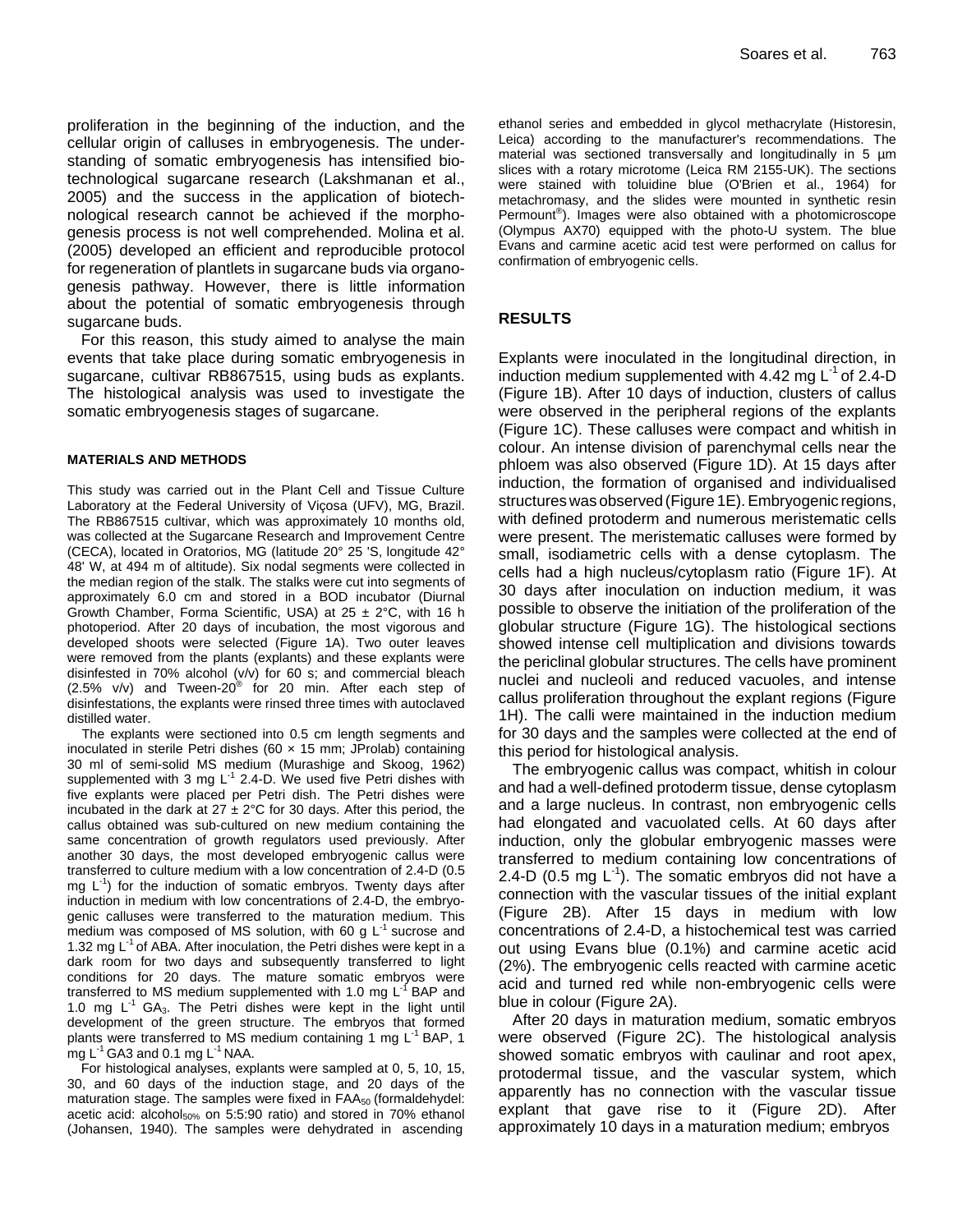

**Figure 1.** Initiation of embryogenic callus formation in sugarcane leaves. **A,** Sugarcane nodal segment with the developed buds. **B,** explants inoculated in induction medium. **C,** formation of callus 10 days after induction. **D,** longitudinal section of the explant at 10 days after the beginning of induction. **E,** formation of calluses 15 days after induction. **F,** longitudinal section of the explant at 15 days after induction, G, formation of callus 30 days after induction. H, transversal section of the explant, 30 days after induction. Bars:  $A = B = C = E = G = 1$  mm, B  $= D = F = H = 400 \mu m$ .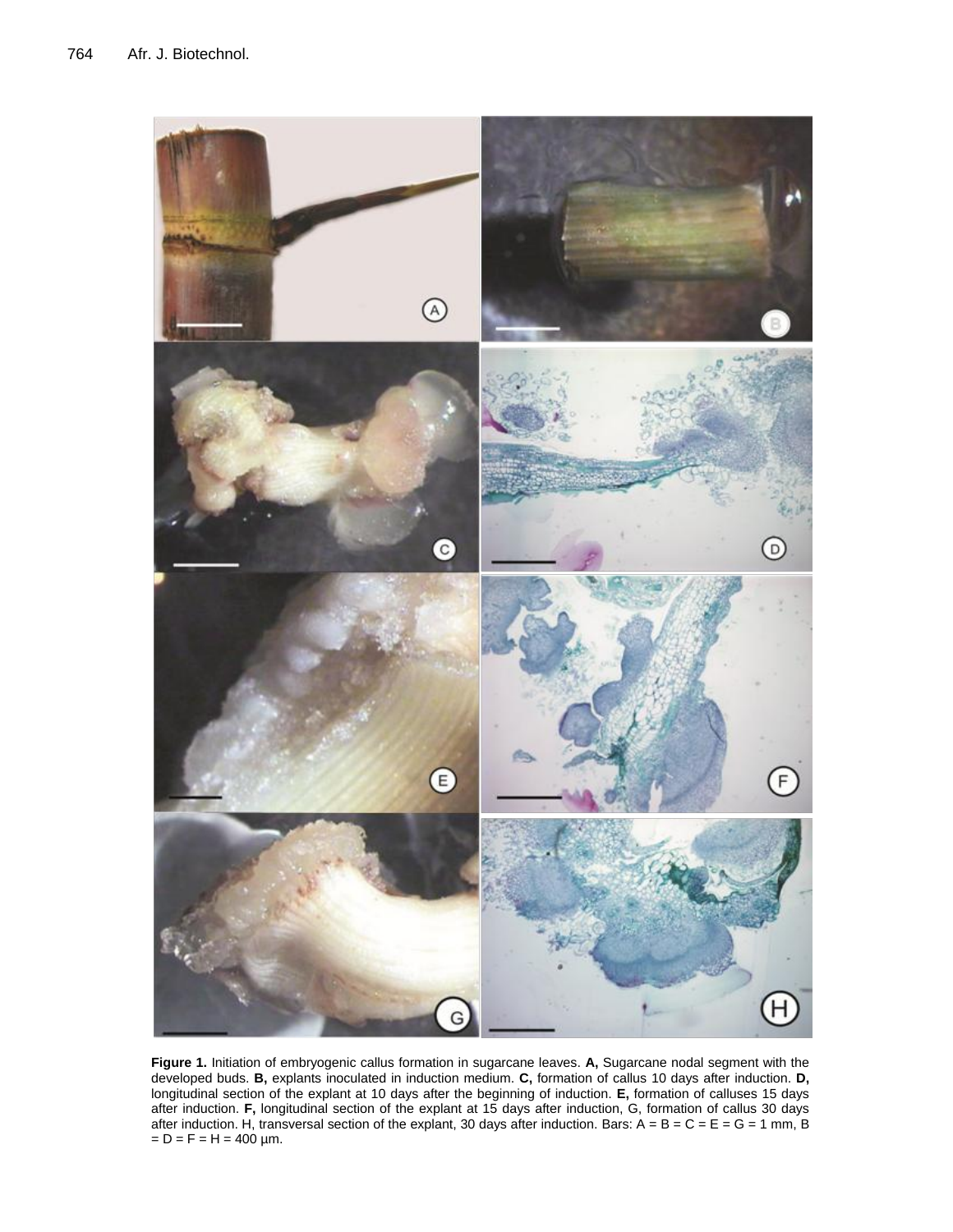

**Figure 2.** Development of callus and the somatic embryogenesis of sugarcane, RB867515 cultivar. **A,** Carmine acetic acid and blue Evans histochemical test 30 days after subculture. **B,** histological sections of globular embryogenic masses at 30 days. **C,** somatic embryos in maturation medium. **D,** cross section of a somatic embryo of sugarcane, showing the caulinar and root apex. **E,** somatic embryo in early germination in regeneration medium. **F,** plants in MS medium for development of the roots. G, plant in the soil and acclimatized in the greenhouse. co, coleoptile. cr, coleorhizae. e, scutellar. Bars:  $A = C = E = 1$  mm,  $B = 400$  µm,  $D = 200$  µm,  $F = 1$  cm,  $G = 10$  cm.

were transferred to regeneration medium containing 1 mg  $L^{-1}$  GA<sub>3</sub> and BAP, and after 1 to 2 weeks of culture, green points were observed, indicating the beginning of the formation of shoots (Figure 2E). The plantlets were transferred to MS medium containing the same concentration of BAP and  $GA_3$  and supplemented with 0.1 mg  $L^{-1}$ NAA to induce rooting (Figure 2F). After 30 days, the plants were transferred to soil and acclimatised in a greenhouse. The plants grow normally and uniformly (Figure 2G).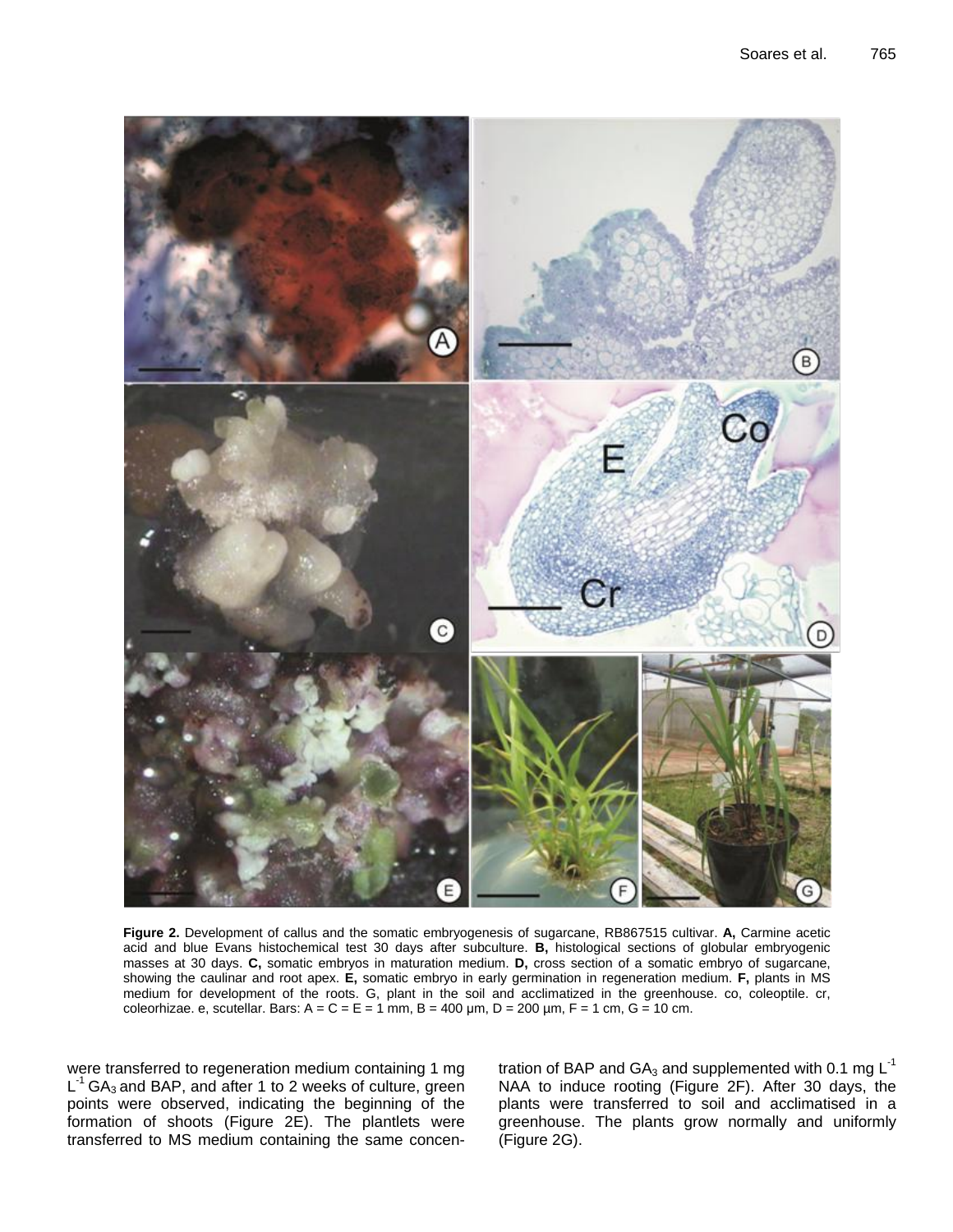## **DISCUSSION**

This study shows the histological features of the induction and somatic embryo formation from vascular tissues of sugarcane plants. The explants were cultured in the induction medium where callus formed following the expansion of the explants. Five days after induction, it was possible to observe the expansion of the explants. The rapid swelling of explants could have been caused by 2.4-D, which has the ability to promote the rapid elongation of cells (Gill et al., 2004). These callus presented different aspects: Embryogenic callus was nodular, compact and yellowish, while the non-embryogenic callus appeared watery and soft. These observations in the present work are consistent with those of other studies (Gill et al., 2004; Garcia et al., 2007). Histochemical analysis of the callus in this study was performed using the blue Evans and carmine acetic acid tests. Embryogenic cells stained red while non embryogenic cells remained blue (Astarita and Guerra, 1998). This shows that callus was heterogenous; hence, embryogenic callus was manually separated in the subsequent subculture stages. The differences between embryogenic and non-embryogenic callus could elucidate the mechanisms involved in the determination of the types of cells (Jimenez and Bangert, 2001). In order to achieve success in the establishment of embryogenic competent strains cell types, it is important to have internal reorganisation of callus (Quiroz-Figueroa et al., 2006) and the knowledge of the morphogenetic pathway; the location of the precise origin of competent cells can give this result.

Our results confirm previous work (Ho and Vasil, 1983; Garcia et al., 2007), which observed the formation of callus from parenchymal cells of the bundle sheath near the phloem tissue. Histological analysis also revealed that the globular embryos had no connection with the adjacent tissues and it was possible to observe the presence of a well-defined layer of epidermal cells, confirming the embryogenic pathway of the material under study. However, in the previous work, Falco et al. (1996a) observed the presence of shoot tips, but these had connections with the initial explant. These authors also described the bipolar structures, with no connection to the vascular tissues, suggesting that they are somatic embryos, concluding the presence of the two morphogenetic pathways (somatic embryogenesis and organogenesis) in the same explant. Franklin et al. (2006) observed the presence of globular structures with no connection to the tissues after 10 days on regeneration medium. The shoot apical meristem differentiated first, followed by the differentiation of the root. Apparently, the shoot apex was connected with the root by the vascular system; thus, bipolarity is an important characteristic of somatic embryogenesis pathway. Ho and Vasil (1983) reported in sugarcane somatic embryo, that the shoot apex was the first region to be organised followed by the

root apex. According to these authors, the scutellum consists of large cells with starch grains. The embryo has the coleoptile that protects the leaf primordia and coleorhiza which protects the root apex. Most of the somatic cells are not naturally embryogenic and the induction phase is required for the acquisition of embryogenic competence (Namasivayam, 2007).

According to Garcia et al. (2007), auxins such as 2.4-D and picloram induce the formation of embryogenic calluses from the bundle sheath cells, and cell growth is attributed to the rapid metabolism of 2.4-D, which leads to the irreversible differentiation in somatic embryos (Vasil, 1988). Consequently, a potent auxin, 2,4-D was used in this study to induce somatic embryogenesis in sugarcane bud explants.This paper also provides important information on the morphology and the development of somatic embryos and on the regeneration of sugarcane somatic embryos, RB867515 cultivar, which may contribute toward more studies in other sugarcane cultivars.

#### **REFERENCES**

- Ahloowalia BS, Maretzki A (1983). Plant regeneration via somatic embryogenesis in sugarcane. Plant Cell Rep. 2:21-25.
- Asad S, Arshad M, Mansoor S, Zafar Y (2009). Effect of various amino acids on shoot regeneration of sugarcane (*Saccharum officinarum*  L.). Afr. J. Biotechnol. 8:1214-1218.
- Astarita LV, Guerra MP (1998). Early somatic embryogenesis in A*raucaria angustifolia* - induction and maintenance of embryonalsuspensor mass cultures. Revista brasileira de fisiologia vegetal 10:113-118.
- Barbosa MHP, Resende MDV, Dias LAS, Barbosa GVS, Oliveira RA, Peternelli LA, Daros E (2012). Genetic improvement of sugar cane for bioenergy: the Brazilian experience in network research with RIDESA. Crop Breed. Appl. Biotechnol. 2:87-98.
- Blanco MDA, Nieves N, Sanchez M, Borroto CG, Castillo R, Gonzalez JL, Escalona M, Baez E, Hernandez Z (1997). Protein changes associated with plant regeneration in embryogenic calli of sugarcane (*Saccharum* sp.). Plant Cell Tissue Organ Cult. 51:153-158.
- Brisibe EA, Miyake H, Taniguchi T, Maeda, E (1994). Regulation of somatic embryogenesis in long-term callus cultures of sugarcane (*Saccharum officinarum* L.). New Phytol. 126:301-307.
- Chen WH, Davey MR, Power JB, Cocking EC (1988). Control and maintenance of plant regeneration in sugarcane callus cultures. J. Exp. Bot. 39:251-261.
- Chengalrayan K, Gallo-Meagher M (2001). Effect of various growth regulators on shoot regeneration of sugarcane. *In vitro* Cell Dev. Biol. Plant 37:434-439.
- Falco MC, Mendes BMJ, Tulmann Neto A (1996a). Cell suspension culture of sugarcane: growth, management and plant regeneration. Revista brasileira de fisiologia vegetal 8:1-6.
- Falco MC, Mendes BMJ, Tulmann Neto A, Glória BA (1996b). Histological characterization of *in vitro* regeneration of *Saccharum* sp. Revista brasileira de fisiologia vegetal 8:93-97.
- Franklin G, Arvinth S, Sheeba CJ, Kanchana, M., Subramonian, N (2006). Auxin pretreatment promotes regeneration of sugarcane (*Saccharum* spp. hybrids) midrib segment explants. Plant Growth Regul. 50:111-119.
- Gandonou CH, Errabii T, Abrini J, Idaomar M, Chibi F, Senhaji NS (2005). Effect of genotype on callus induction and plant regeneration from leaf explants of sugarcane (*Saccharum* sp.). Afr. J. Biotechnol. 4:1250-1255.
- Garcia R, Cidade D, Castellar A, Lips A, Magioli C, Callado C, Mansur E (2007). *In vitro* morphogenesis patterns from shoot apices of sugarcane are determined by light and type of growth regulator. Plant